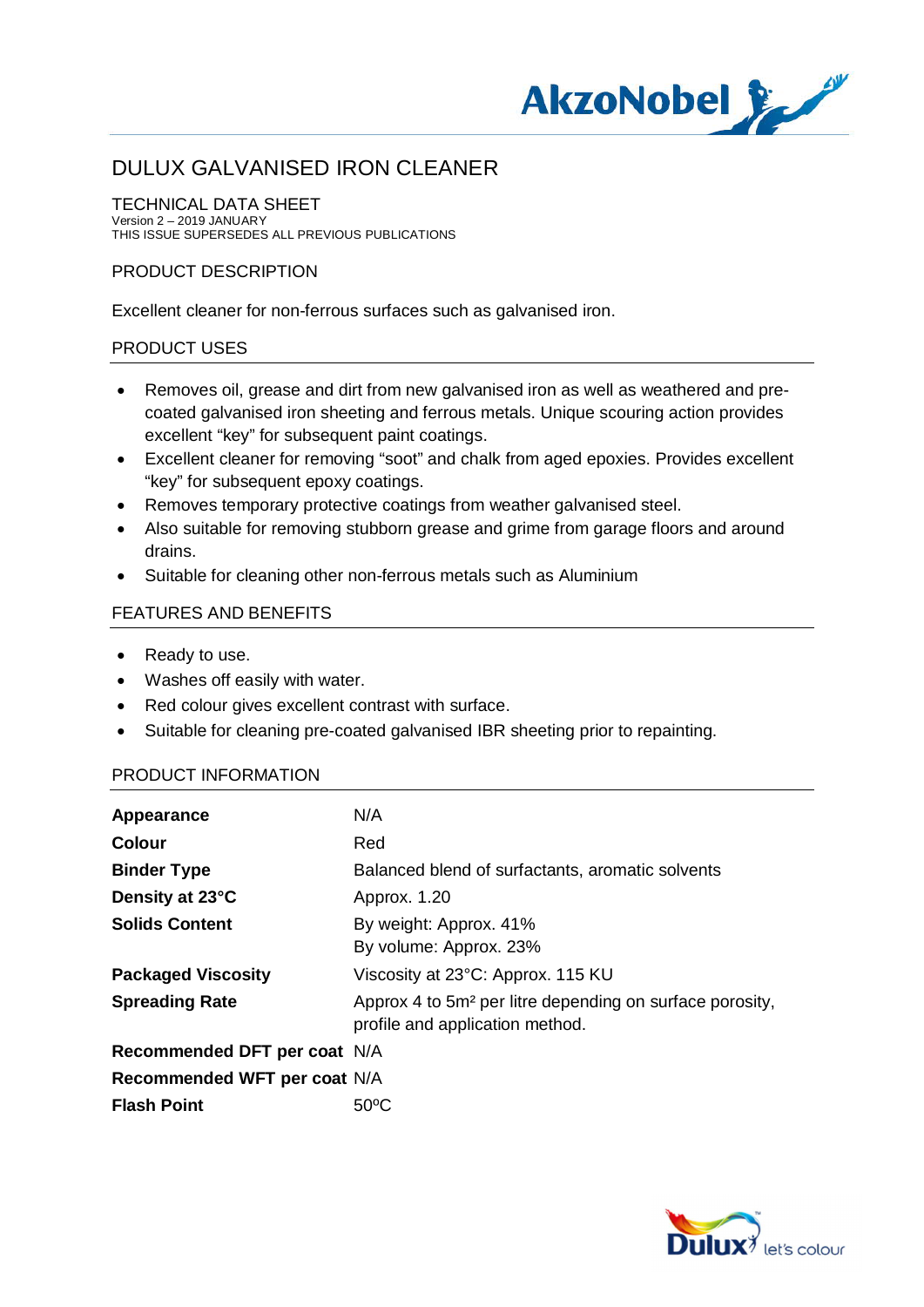

# DULUX GALVANISED IRON CLEANER

# APPLICATION INFORMATION

| Mixing                                | Stir until homogeneous with a flat paddle.                                                                                                                                                                                                                                                                                                                                                                                                                                                                                                 |
|---------------------------------------|--------------------------------------------------------------------------------------------------------------------------------------------------------------------------------------------------------------------------------------------------------------------------------------------------------------------------------------------------------------------------------------------------------------------------------------------------------------------------------------------------------------------------------------------|
| <b>Application Surface conditions</b> | Surface Temperature between 10 - 35°C Relative Humidity<br>between 10 - 85 % OR 2°C above dew point minimum.                                                                                                                                                                                                                                                                                                                                                                                                                               |
| Application methods                   | See surface preparation process                                                                                                                                                                                                                                                                                                                                                                                                                                                                                                            |
| <b>Thinner</b>                        | Thinning not recommended.<br>Ready for use after thorough stirring.                                                                                                                                                                                                                                                                                                                                                                                                                                                                        |
| <b>Drying Time</b>                    | Not applicable – product must be washed off                                                                                                                                                                                                                                                                                                                                                                                                                                                                                                |
| <b>Recoating Time</b>                 | N/A                                                                                                                                                                                                                                                                                                                                                                                                                                                                                                                                        |
| Cleaning of equipment                 | After use, remove as much product as possible, and then<br>clean immediately with water.                                                                                                                                                                                                                                                                                                                                                                                                                                                   |
| <b>Substrates</b>                     | Galvanised Iron surfaces and other non-ferrous and ferrous<br>metals                                                                                                                                                                                                                                                                                                                                                                                                                                                                       |
| <b>Over Coating</b>                   | <b>Dulux Galvanised Iron Primer.</b>                                                                                                                                                                                                                                                                                                                                                                                                                                                                                                       |
| Precautions:                          | Not suitable for removing rust from ferrous surfaces.<br>Do not allow to dry out on the surface. If dry re-apply and<br>rinse immediately with running water.<br>Temporary protective coatings used on new galvanised<br>steel and oxidation on old galvanised steel weaken<br>adhesion of paints and must be completely removed. A<br>water break-free surface indicates complete removal.<br>Prime cleaned surface with Dulux Galvanised Iron Primer<br>preferably which in 4 hours in coastal areas and other areas<br>on the same day. |

### SURFACE PREPARATION PROCESS

- · Surfaces must first be hosed or washed down with clean water to remove heavy dust and grit deposits.
- · Work **Dulux Galvanised Iron Cleaner** well over the surface with a bristle brush, mop or spray to workable areas at a time. Allow a minimum contact time of 1 minute.
- Once application is complete, the surface should be thoroughly washed with water and a hard bristle brush/broom or abrasive pad to remove the red powdery deposit left by the cleaner. On hot Galvanised roofs, scour small areas and wash off with clean water as soon as possible.
- · To ensure that all the grease and dirt have been removed, test for a "water- break" free surface (running water should not form droplets). Repeat the process if necessary.
- · Prime cleaned surface with Dulux Galvanised Iron Primer preferably which in 4 hours in coastal areas and other areas on the same day.